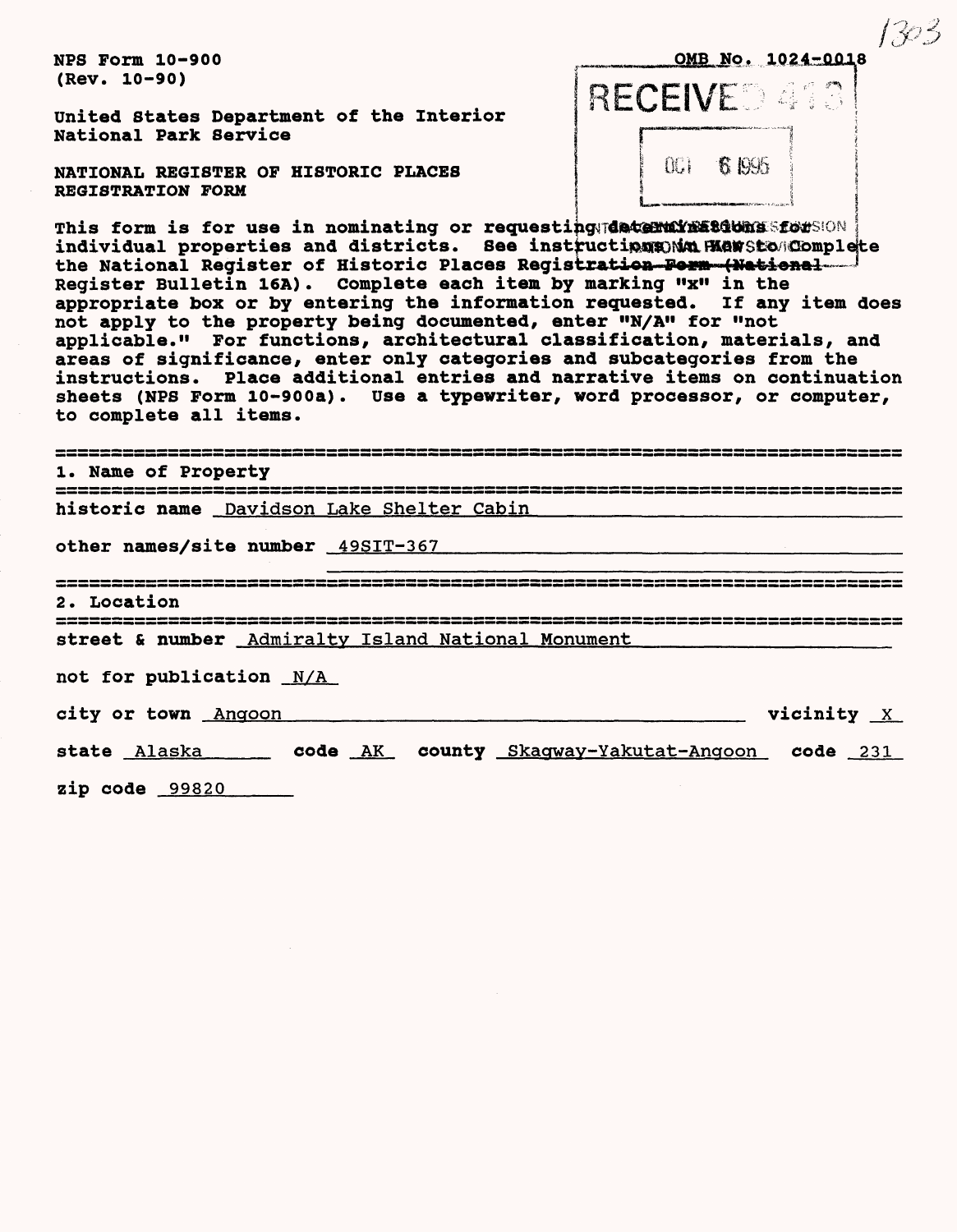| USDI/NPS NRHP Registration Form<br>49SIT-367, Davidson Lake Shelter Cabin<br>Skaqway-Yakutat-Angoon, Alaska<br>Civilian Conservation Corps Historic Properties in Alaska Page 2                                                                                                                                                                                                                                                                                                                                                                                                                                                                                 |                                          |
|-----------------------------------------------------------------------------------------------------------------------------------------------------------------------------------------------------------------------------------------------------------------------------------------------------------------------------------------------------------------------------------------------------------------------------------------------------------------------------------------------------------------------------------------------------------------------------------------------------------------------------------------------------------------|------------------------------------------|
| 3. State/Federal Agency Certification                                                                                                                                                                                                                                                                                                                                                                                                                                                                                                                                                                                                                           |                                          |
| As the designated authority under the National Historic Preservation Act of<br>1986, as amended, I hereby certify that this $\_\_$ nomination $\_\_$ request<br>for determination of eligibility meets the documentation standards for<br>registering properties in the National Register of Historic Places and<br>meets the procedural and professional requirements set forth in 36 CFR Part<br>60. In my opinion, the property __ meets __ does not meet the National<br>Register Criteria. I recommend that this property be considered<br>significant __ nationally $\leq$ statewide __ locally. ( __ See<br>continuation sheet for additional comments.) |                                          |
| Evan & DeBlois                                                                                                                                                                                                                                                                                                                                                                                                                                                                                                                                                                                                                                                  | $\frac{10 - 2 - 95}{\text{Data}}$        |
| Signature of certifying official<br><b>Federal Preservation Officer Forest Service</b><br>State or Federal agency and bureau                                                                                                                                                                                                                                                                                                                                                                                                                                                                                                                                    |                                          |
| Signature of commenting or other official<br>Alaska State Historic Preservation Officer<br>State or Federal agency and bureau                                                                                                                                                                                                                                                                                                                                                                                                                                                                                                                                   | $-mncl_1$ 3, 19                          |
| 4. National Park Service Certification                                                                                                                                                                                                                                                                                                                                                                                                                                                                                                                                                                                                                          |                                          |
| I, hereby certify that this property is: $\wedge$ /<br>entered in the National Register<br>See continuation sheet.<br>determined eligible for the<br>National Register<br>See continuation sheet.<br>determined not eligible for the<br>National Register<br>removed from the National Register<br>other (explain):                                                                                                                                                                                                                                                                                                                                             | $\mathcal{N}$<br>(p<br>National Register |
| <b>Signature of Keeper</b>                                                                                                                                                                                                                                                                                                                                                                                                                                                                                                                                                                                                                                      | Date of Action                           |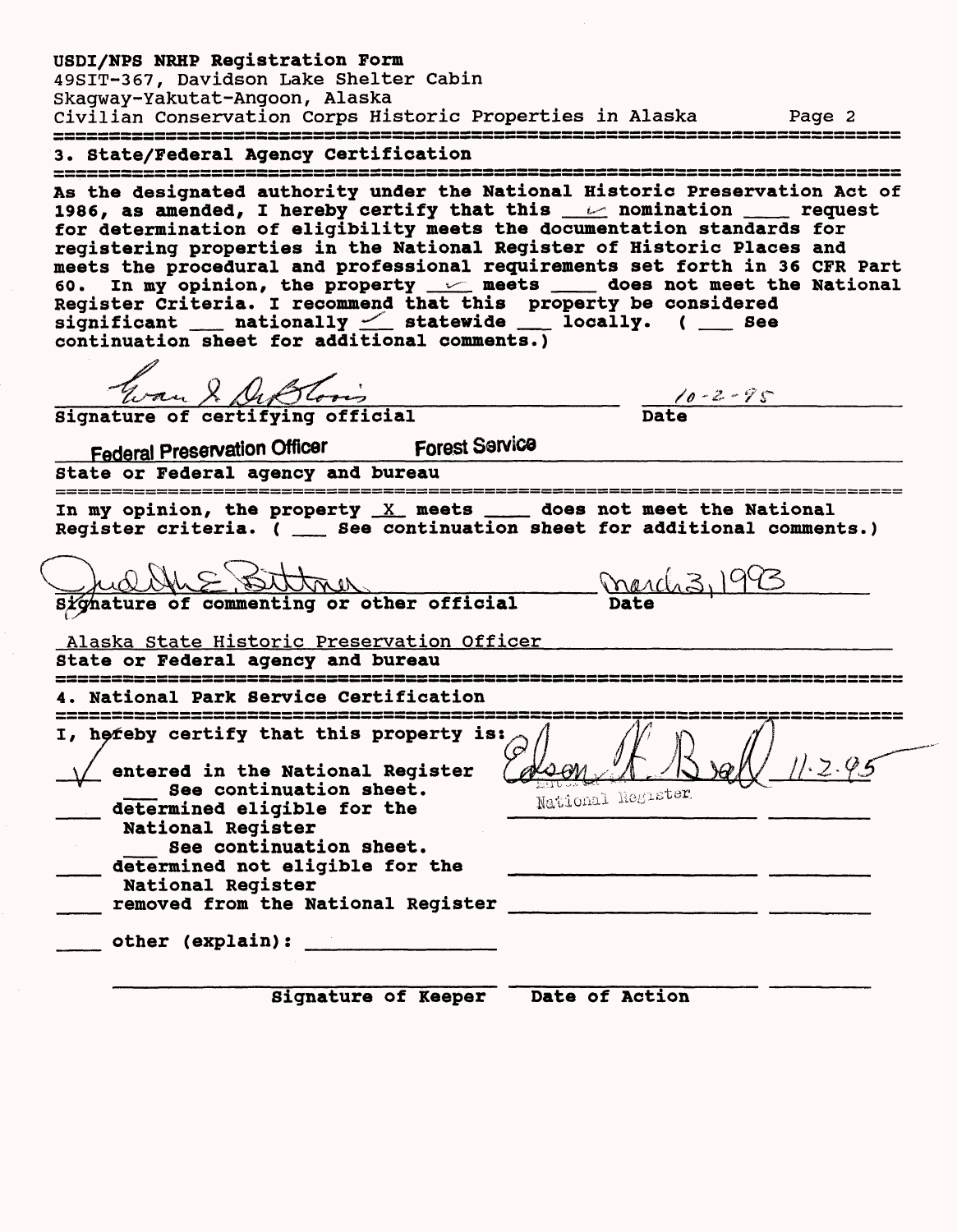**USDI/NPS NRHP Registration Form** 49SIT-367, Davidson Lake Shelter Cabin Skagway-Yakutat-Angoon Civilian Conservation Corps Historic Properties in Alaska Page 3 •MB l^» ••• ^W MWMM •!•\*•• ^W«M \*IMM\*Zl»^M •••••••••I \*S«M •«•>«• MM ^••M^M^«^MH|»M|M!|MIMIVIM MB flMMIIM **5. Classification Ownership of Property (Check as many boxes as apply) \_\_ private \_\_ public-local \_\_ public-State X public-Federal**

**Category of Property (Check only one box)**

- **X building(s)**
- **\_\_ district**
- **\_\_ site**
- **\_\_ structure**

<u> 1980 - John Stein, Amerikaansk politiker († 1901)</u>

**\_\_ object**

**Number of Resources within Property**

| Contributing | Noncontributing |  |  |
|--------------|-----------------|--|--|
|              | buildings       |  |  |
|              | sites           |  |  |
|              | structures      |  |  |
|              | objects         |  |  |
|              | Total           |  |  |

**Number of contributing resources previously listed in the National Register** 0

**Name of related multiple property listing (Enter "N/A" if property is not part of a multiple property listing.)**

| Civilian Conservation Corps (CCC) Historic Properties in Alaska;    |  |  |
|---------------------------------------------------------------------|--|--|
| Admiralty Island Civilian Conservation Corps Canoe Route, 1933-1937 |  |  |

**6. Function or Use Historic Functions (Enter categories from instructions)** Cat: Recreation & Culture\_\_\_\_\_ Sub: Outdoor Recreation

**Current Functions (Enter categories from instructions)** Cat: Recreation & Culture\_\_\_\_\_ Sub: Outdoor Recreation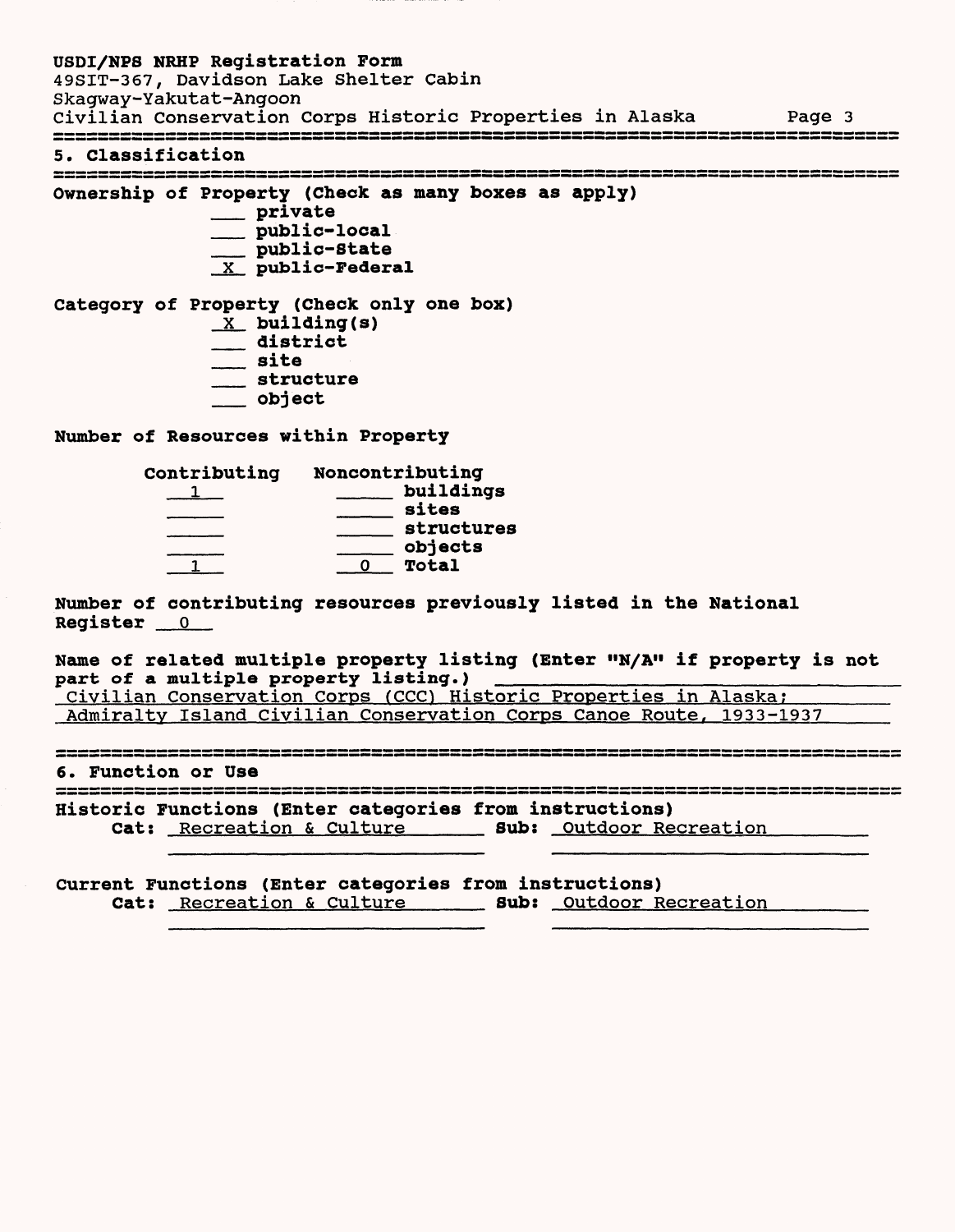| USDI/NPS NRHP Registration Form                           |        |  |
|-----------------------------------------------------------|--------|--|
| 49SIT-367, Davidson Lake Shelter Cabin                    |        |  |
| Skagway-Yakutat-Angoon, Alaska                            |        |  |
| Civilian Conservation Corps Historic Properties in Alaska | Page 4 |  |
|                                                           |        |  |

7. Description<br>===================== 

Architectural Classification (Enter categories from instructions) No style

Materials (Enter categories from instructions)

|                  | foundation log |  |  |  |
|------------------|----------------|--|--|--|
| roof shake       |                |  |  |  |
| <b>walls</b> log |                |  |  |  |
| other N/A        |                |  |  |  |

## Narrative Description (Describe the historic and current condition of the property on one or more continuation sheets.)

The Davidson Lake Shelter Cabin is a three-sided Adirondack style temporary shelter on the Admiralty Island Canoe Route that was constructed by Civilian Conservation Corps workers during the 1930s. It has a peeled log superstructure and shake walls and roof.

The structure is well-maintained, and its current appearance is similar to its original appearance. The sill logs have been replaced. Chainsaw cuts are visible on the replacements. Plywood shims were used to level the posts. The wall shakes are twenty inches long and abut vertically. None of the roof or wall shakes is original. Unlike many of the other shelter cabins on the canoe route, the front of the shelter does not have shakes protecting the ends of the horizontal poles used as nailers for the wall shakes. A painted box has been installed recently by the U.S. Forest Service to hold a visitors' register.

The natural context has not been changed since the shelter cabin was built. It overlooks Davidson Lake.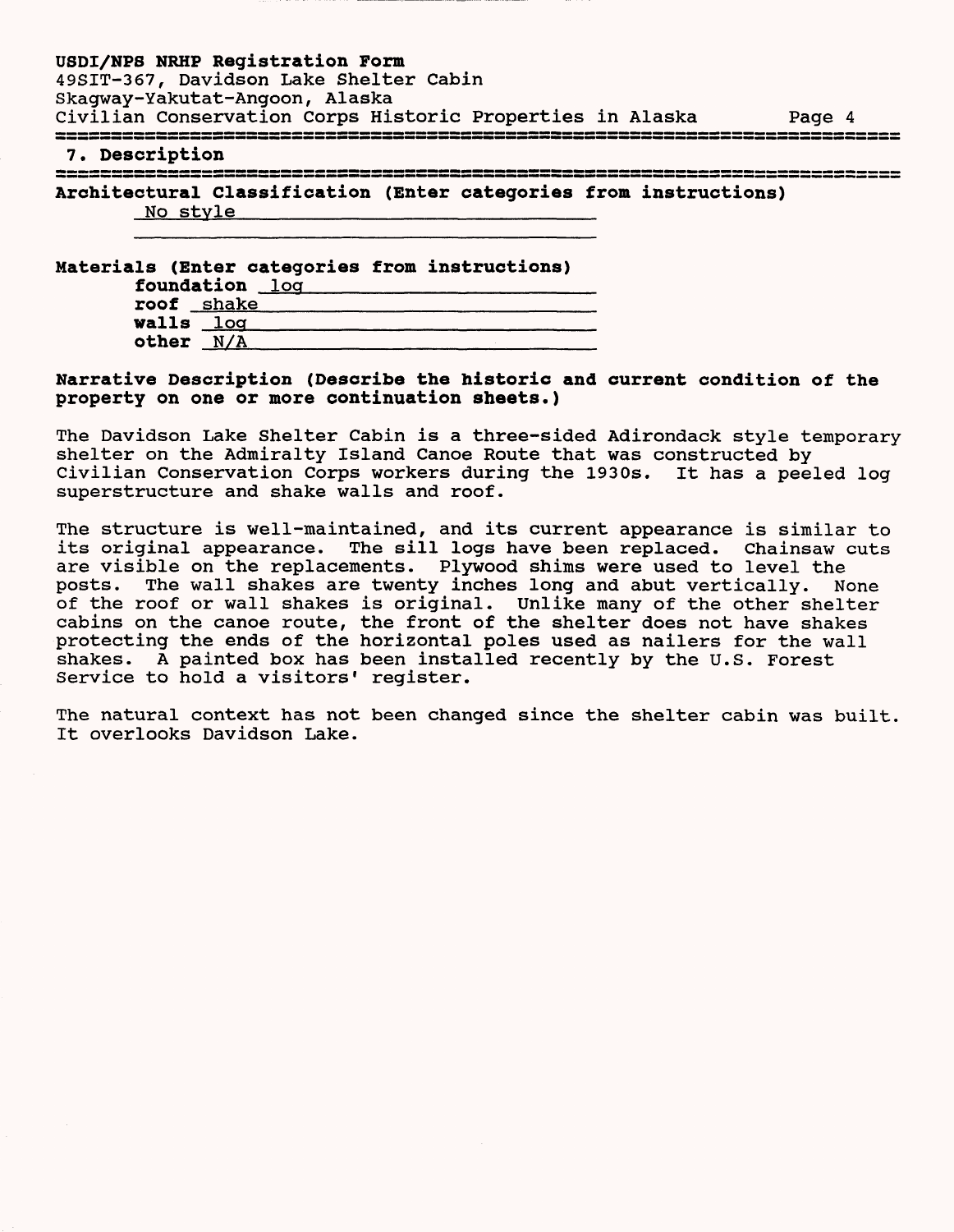| Skaqway-Yakutat-Angoon                                                                                                      | USDI/NPS NRHP Registration Form<br>49SIT-367, Davidson Lake Shelter Cabin<br>Civilian Conservation Corps Historic Properties in Alaska Page 5                                                                                                                                          |
|-----------------------------------------------------------------------------------------------------------------------------|----------------------------------------------------------------------------------------------------------------------------------------------------------------------------------------------------------------------------------------------------------------------------------------|
| 8. Statement of Significance                                                                                                |                                                                                                                                                                                                                                                                                        |
|                                                                                                                             | Applicable National Register Criteria (Mark "x" in one or more boxes for<br>the criteria qualifying the property for National Register listing)                                                                                                                                        |
| $X$ $A$                                                                                                                     | Property is associated with events that have made a<br>significant contribution to the broad patterns of our<br>history.                                                                                                                                                               |
| $\overline{\phantom{a}}$ B                                                                                                  | Property is associated with the lives of persons significant<br>in our past.                                                                                                                                                                                                           |
| $X$ $C$                                                                                                                     | Property embodies the distinctive characteristics of a type,<br>period, or method of construction or represents the work of<br>a master, or possesses high artistic values, or represents a<br>significant and distinguishable entity whose components lack<br>individual distinction. |
| D                                                                                                                           | Property has yielded, or is likely to yield information<br>important in prehistory or history.                                                                                                                                                                                         |
|                                                                                                                             | Criteria Considerations (Mark "X" in all the boxes that apply.) $N/A$                                                                                                                                                                                                                  |
| $\overline{\phantom{a}}$ $\overline{\phantom{a}}$                                                                           | owned by a religious institution or used for religious<br>purposes.                                                                                                                                                                                                                    |
|                                                                                                                             | removed from its original location.<br>a birthplace or a grave.                                                                                                                                                                                                                        |
| $\begin{array}{c}\n\begin{array}{c}\n\hline\n\end{array}\n\end{array}$<br>$\overline{\phantom{a}}$ $\overline{\phantom{a}}$ | a cemetery.<br>a reconstructed building, object, or structure.<br>a commemorative property.<br>less than 50 years of age or achieved significance within<br>the past 50 years.                                                                                                         |
|                                                                                                                             | Areas of Significance (Enter categories from instructions)<br>Entertainment/Recreation<br>Architecture expression and the set of the set of the set of the set of the set of the set of the set of the s                                                                               |
|                                                                                                                             | Period of Significance 1933-1937                                                                                                                                                                                                                                                       |
| Significant Dates 1935                                                                                                      |                                                                                                                                                                                                                                                                                        |
|                                                                                                                             | Significant Person (Complete if Criterion B is marked above)<br>N/A                                                                                                                                                                                                                    |
|                                                                                                                             | Cultural Affiliation N/A                                                                                                                                                                                                                                                               |
|                                                                                                                             | Architect/Builder civilian Conservation Corps                                                                                                                                                                                                                                          |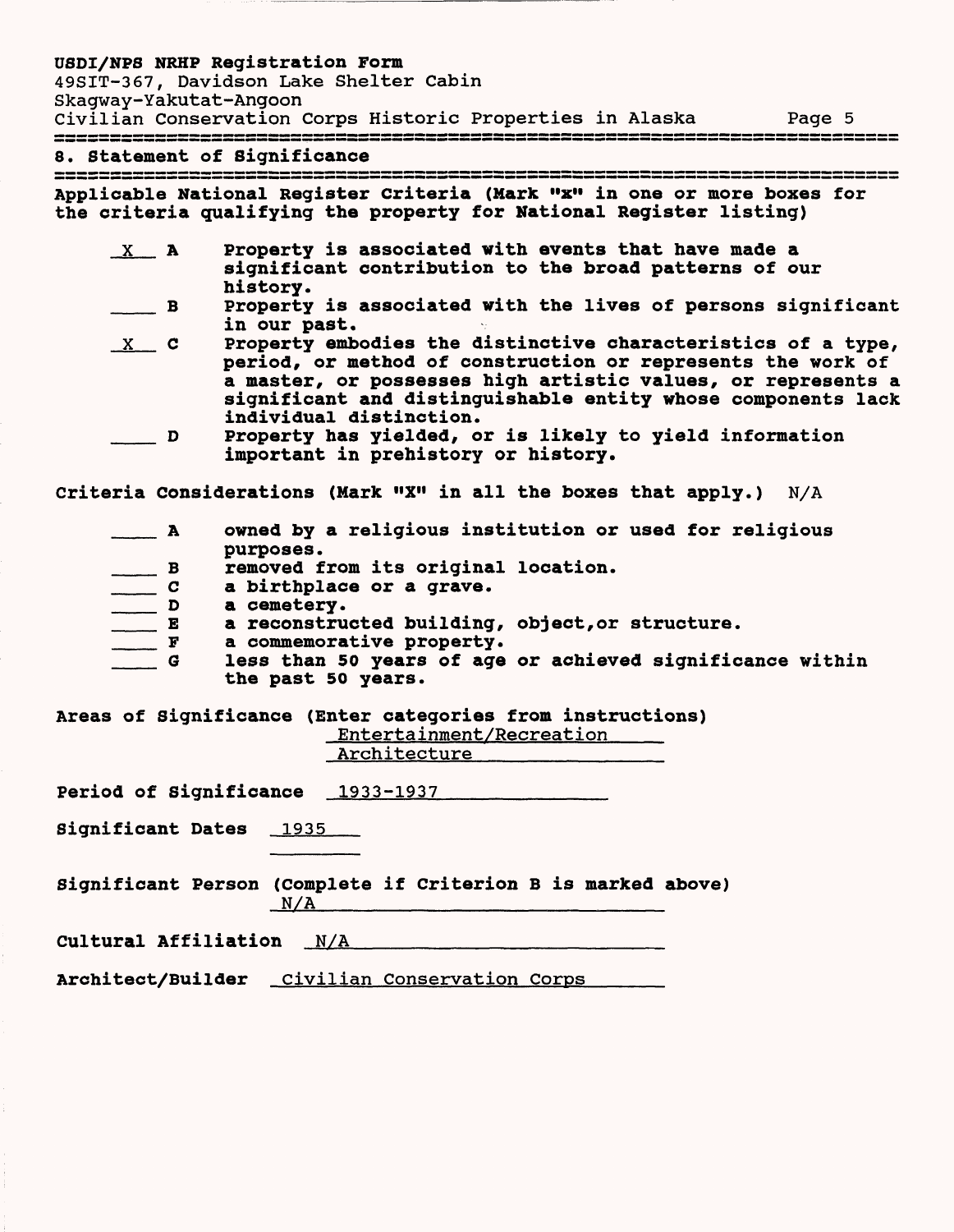USDI/NPS NRHP Registration Form 49SIT-367, Davidson Lake Shelter Cabin Skagway-Yakutat-Angoon Civilian Conservation Corps Historic Properties in Alaska Page 6

Narrative Statement of Significance (Explain the significance of the property on one or more continuation sheets.)

The Davidson Lake Shelter Cabin is a three-sided shelter built during the 1930s by the Civilian Conservation Corps as part of the Admiralty Island Canoe Route. It is a good example of a three-sided Adirondack style shelter built for public recreation during the 1930s. The natural environment is unchanged from the time of the shelter's construction. The shelter has been maintained with materials similar to the original and retains its integrity.

## 9. Major Bibliographical References (Cite the books, articles, and other sources used in preparing this form on

one or more continuation sheets.)

See Multiple Property Documentation Form

Previous documentation on file (NFS) N/A

- \_\_ preliminary determination of individual listing (36 CFR 67) has been requested.
- \_\_ previously listed in the National Register
- \_\_ previously determined eligible by the National Register
- \_\_ designated a National Historic Landmark
- \_\_ recorded by Historic American Buildings Survey # \_\_\_\_\_\_\_
- $\hskip1cm$  recorded by Historic American Engineering Record #  $\_$

Primary Location of Additional Data

- \_\_ State Historic Preservation Office
- \_\_ Other State agency
- X Federal agency
- \_\_ Local government
- \_\_ University
- \_\_ Other

Name of repository: Admiralty Island National Monument, Juneau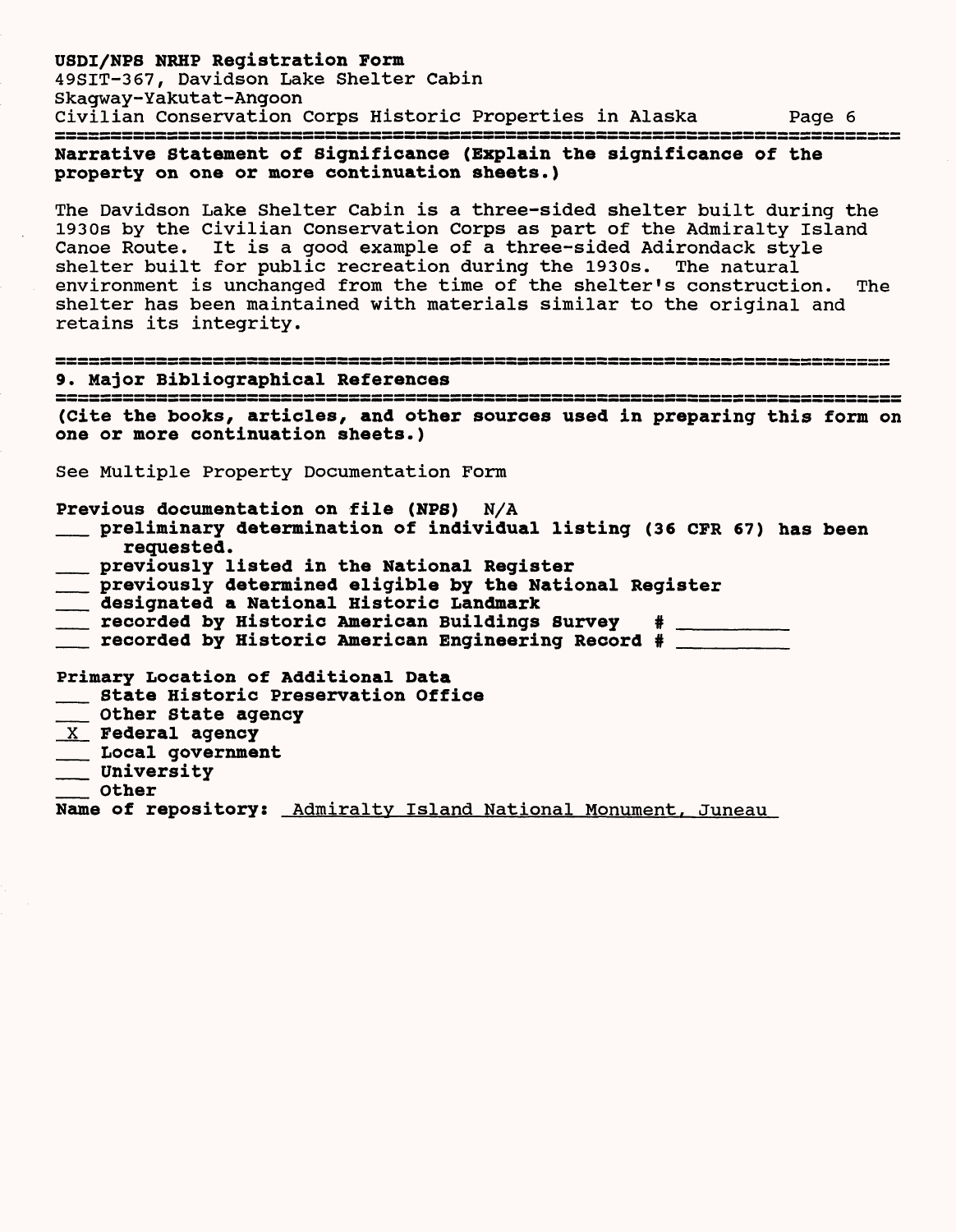| USDI/NPS NRHP Registration Form                           |        |
|-----------------------------------------------------------|--------|
| 49SIT-367, Davidson Lake Shelter Cabin                    |        |
| Skaqway-Yakutat-Angoon                                    |        |
| Civilian Conservation Corps Historic Properties in Alaska | Page 7 |
|                                                           |        |
| 10. Geographical Data                                     |        |
|                                                           |        |

Acreage of Property less than one acre

UTM References (Place additional UTM references on a continuation sheet)

Zone Easting Northing Zone Easting Northing 1 08 537200 6384650 3 \_ \_\_\_\_\_ \_\_\_\_\_\_  $2 \frac{1}{2} \frac{08}{100} \frac{537200}{1000} \frac{6384650}{1000} \frac{3}{4} \frac{2}{1000} \frac{3}{1000} \frac{2}{1000} \frac{3}{1000}$ 

Verbal Boundary Description (Describe the boundaries of the property.)

The Davidson Lake Shelter Cabin is adjacent to a lake shore staging area and a trailhead, all within a circumscribed area of less than one acre in the SE 1/4 of the SE 1/4 of the SW 1/4 of Section 20, Township 49 South, Range 69 East, Copper River Meridian.

### Boundary Justification (Explain why the boundaries were selected.)

The Davidson Lake Shelter Cabin has an obvious activity area arising from its function as a temporary stopping place on a recreational canoe route. The boundary encompasses the shelter cabin, lake shore staging area, and trailhead associated with the canoe route in the vicinity.

# 

**11. Form Prepared By name/title** Charles M. Mobley, President

**organization** Charles M. Mobley & Associates

**date** September 28, 1992

**street & number** 200 West 34th St., #534

**telephone** (907) 653-1937\_\_\_\_\_\_\_\_\_\_

**city or town** Anchorage\_\_\_\_\_\_\_\_\_\_\_\_\_\_\_\_\_ **state** AK **zip code** 99503

**Property Owner (Complete this item at the request of the SHPO or FPO.)**

name USDA Forest Service, Admiralty Island National Monument

street & number 8465 Old Dairy Road

**telephone** (907) 789-8751\_\_\_\_\_\_\_\_\_

**city or town** Juneau\_\_\_\_\_\_\_\_\_\_\_\_\_\_\_\_\_\_\_ **state** AK **zip code** 99802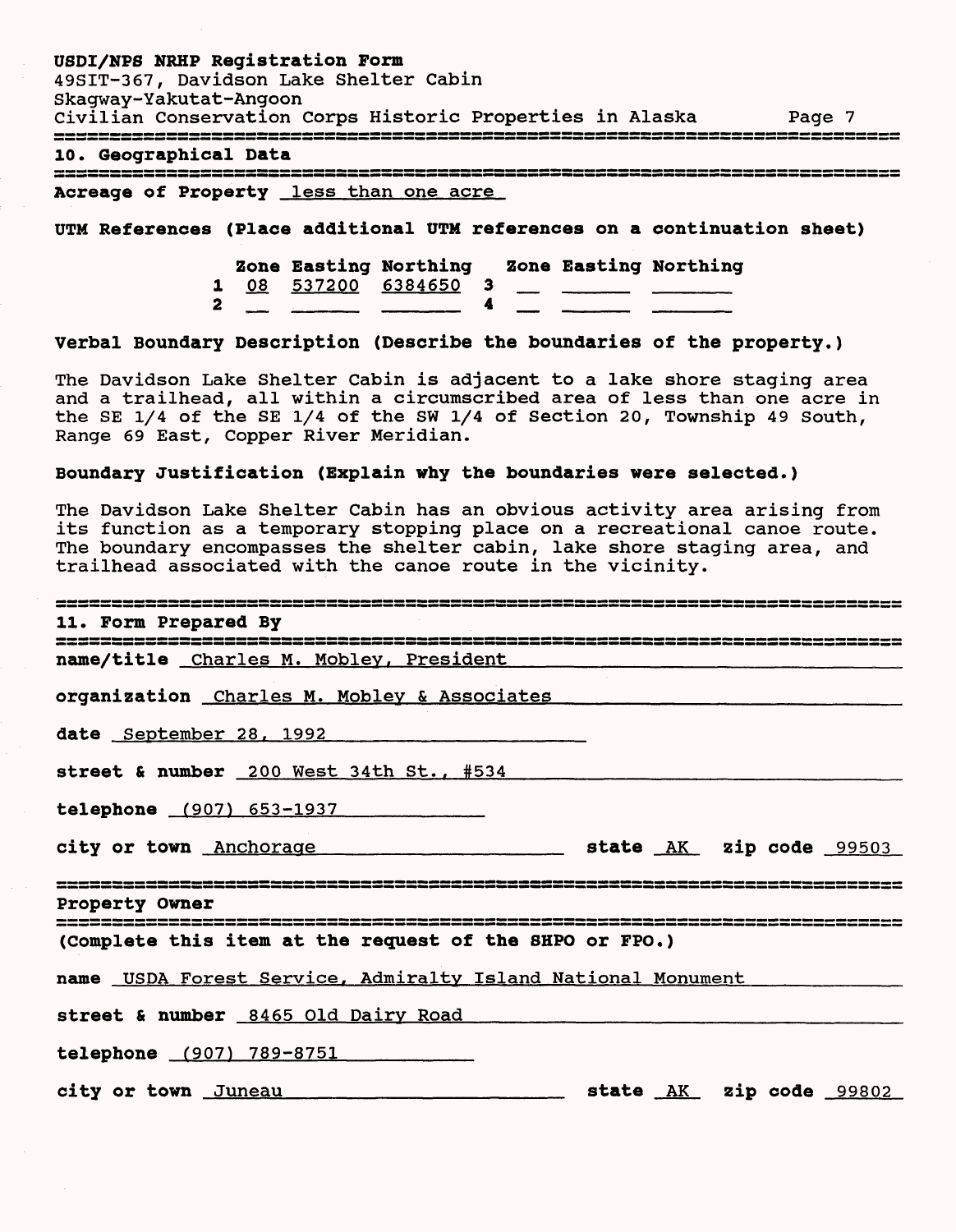**NATIONAL REGISTER OF HISTORIC PLACES CONTINUATION SHEET**

Section Photograph identification

- 49SIT-367, Davidson Lake Shelter Cabin  $1.$ Civilian Conservation Corps Historic Properties in Alaska Admiralty Island Civilian Conservation Corps Canoe Route, 1933-1937 Skagway-Yakutat-Angoon, Alaska Charles M. Mobley 8/12/92 (frame is labeled with incorrect date) Admiralty Island National Monument, Juneau Looking northeast at shelter cabin and activity area
- 49SIT-367, Davidson Lake Shelter Cabin  $2.$ Civilian Conservation Corps Historic Properties in Alaska Admiralty Island Civilian Conservation Corps Canoe Route, 1933-1937 Skagway-Yakutat-Angoon, Alaska Charles M. Mobley 8/12/92 (frame is labeled with incorrect date) Admiralty Island National Monument, Juneau Looking south at structural members inside shelter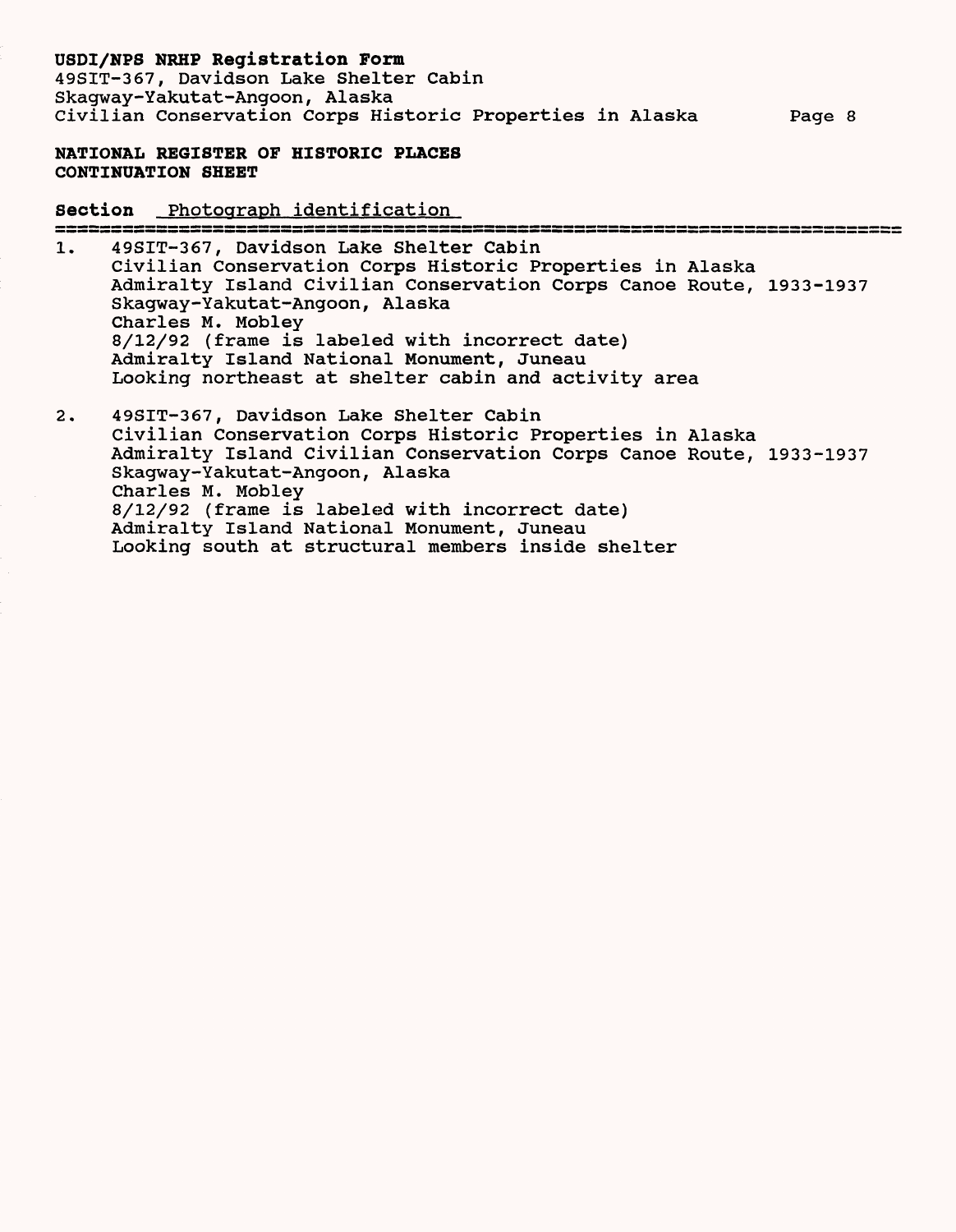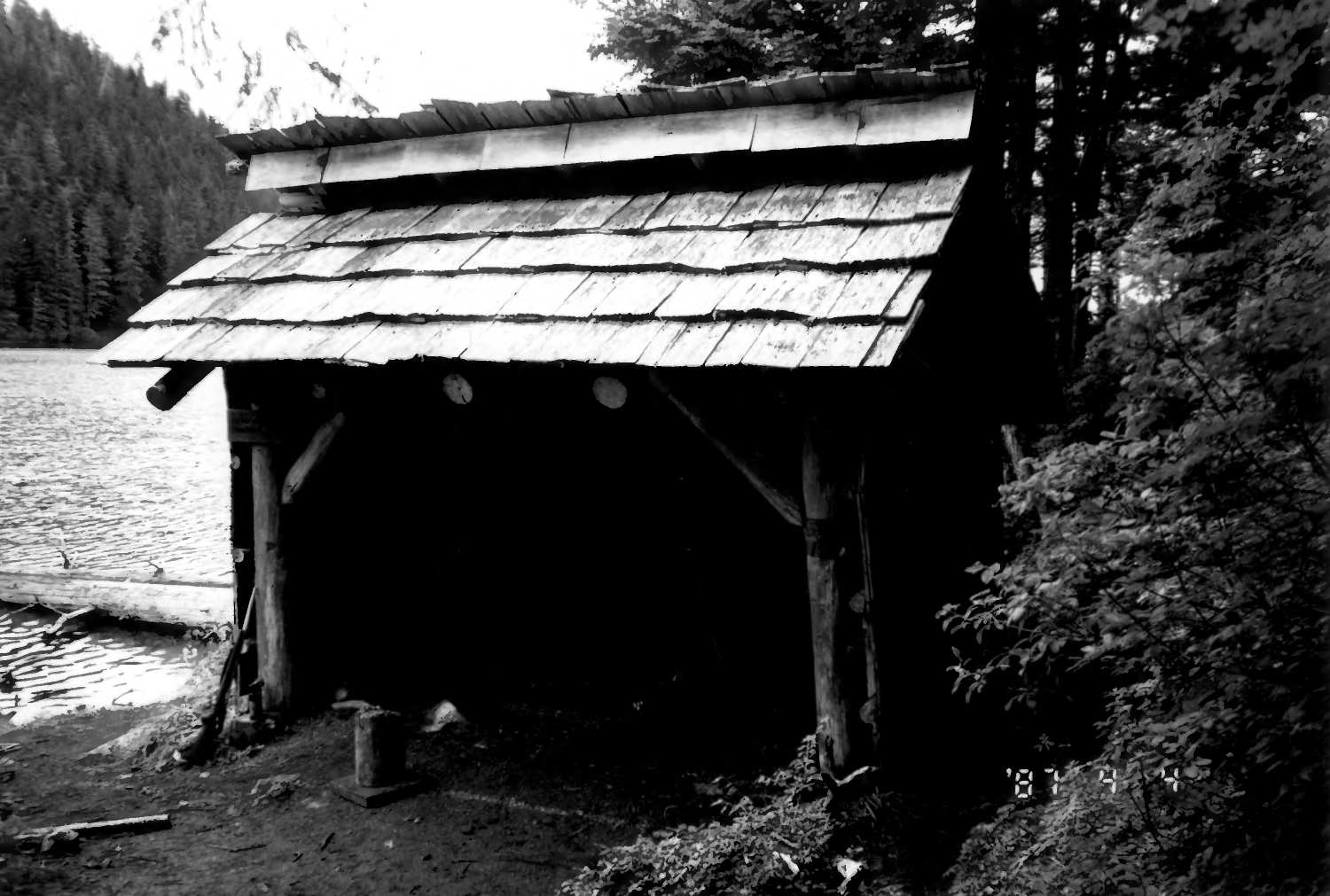- 1. 49517-367 Davidson Lake Shelter cabin<br>Critican Conservation Committee of Shelter in Alaska; The Admirality I stand Civilian Conservation Corps Cance Route, 1933-1937. 2. Southeast Alaska
- 3. Charles M. Mobley 4. 8/12/92 (incorrect date block on frame)<br>5. USDA Forest Service, Admiralty Island National Monument. Juneau, Alaska.
- 6. Looking northcast at shelter eabin and activity accu.
- $7. \#1$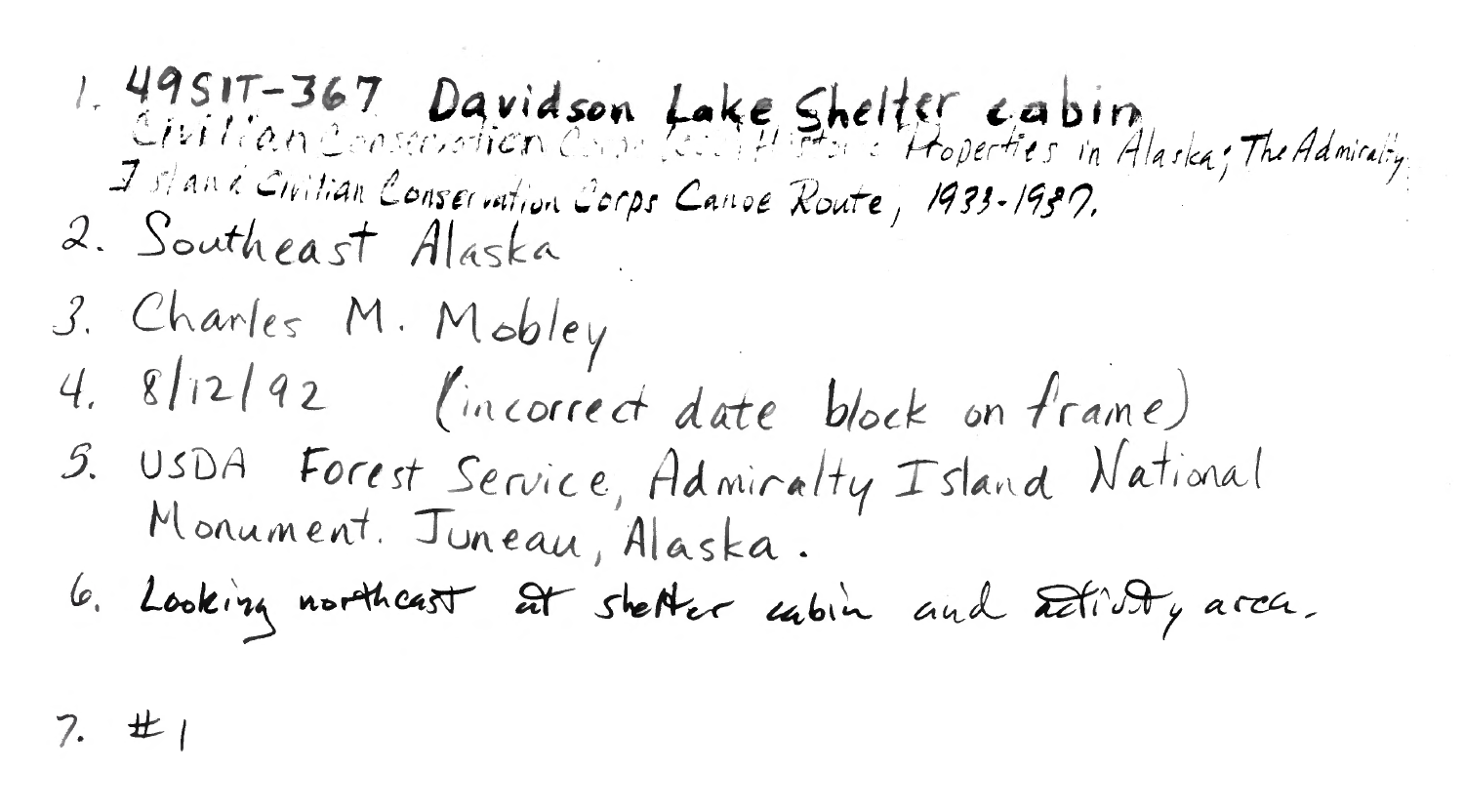